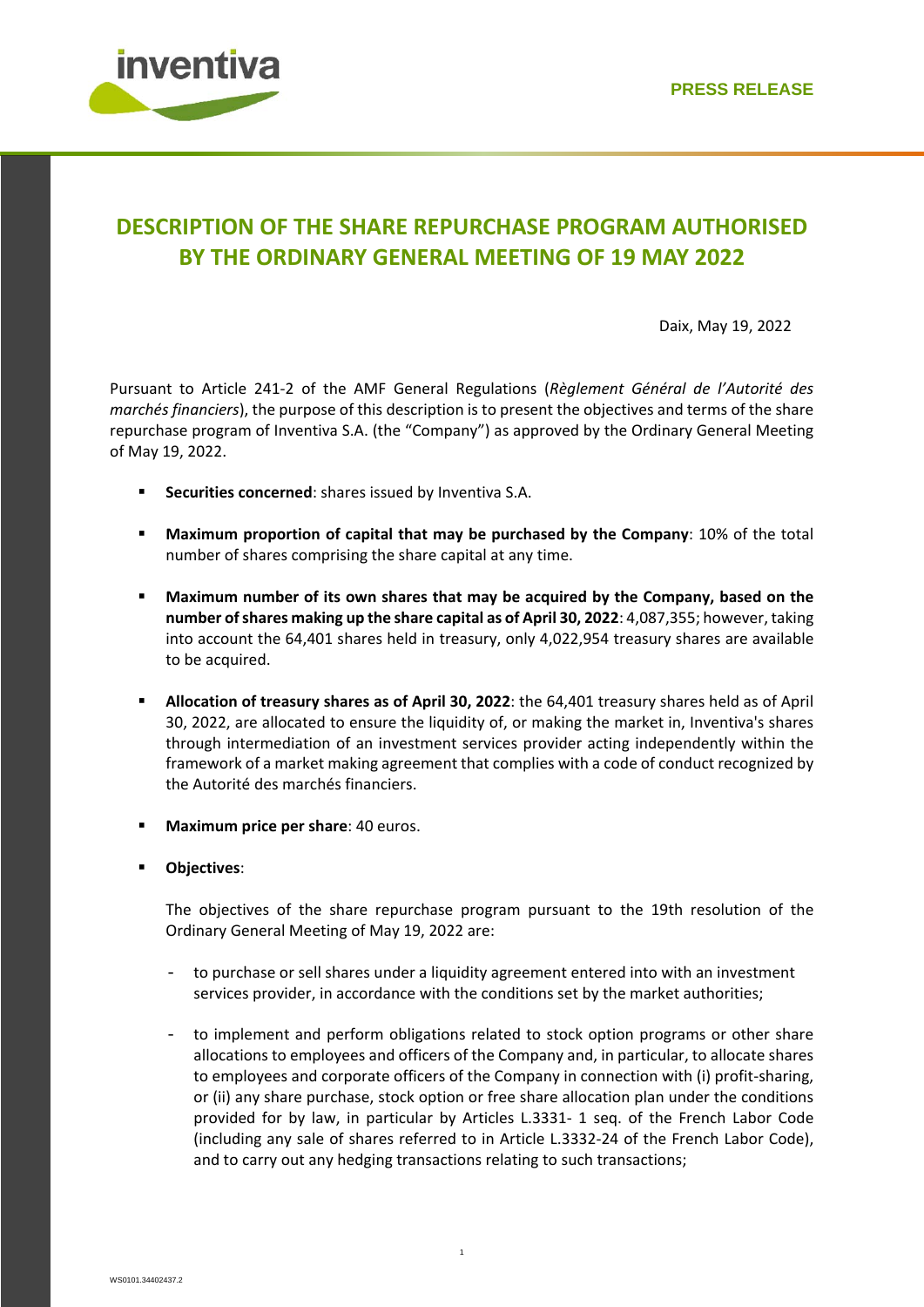

- to deliver ordinary shares upon the exercise of rights attached to securities carrying rights to shares of the Company by redemption, conversion, exchange, presentation of a warrant or any other means;
- to reduce the Company's share capital by cancelling all or some of the shares acquired; and
- more generally, to carry out any transaction that may be authorized by law or any market practice that may be admitted by the market authorities, it being specified that, in such a case, the Company would inform its shareholders by means of a press release.
- **Duration of the program:** 18 months from the Ordinary General Meeting of May 19, 2022.

The Company, in its discretion, may purchase shares pursuant to the program on one or more occasions and at the times it shall determine; there is no assurance that the Company will exercise the authority to purchase shares to the maximum extent authorized, or at all.

## **About Inventiva**

Inventiva is a clinical-stage biopharmaceutical company focused on the research and development of oral small molecule therapies for the treatment of NASH and other diseases with significant unmet medical need. The Company benefits from a strong expertise and experience in the domain of compounds targeting nuclear receptors, transcription factors and epigenetic modulation. Inventiva's lead product candidate, lanifibranor, is currently in a pivotal Phase III clinical trial, NATiV3, for the treatment of adult patients with NASH, a common and progressive chronic liver disease for which there are currently no approved therapies.

The Company has established a strategic collaboration with AbbVie in the area of autoimmune diseases that resulted in the discovery of the drug candidate cedirogant (ABBV-157), an oral RORγ inverse agonist which is being evaluated in a Phase IIb clinical trial, led by AbbVie, in adult patients with moderate to severe chronic plaque psoriasis. Inventiva's pipeline also includes odiparcil, a drug candidate for the treatment of adult mucopolysaccharidoses (MPS) VI patients. As part of Inventiva's decision to focus clinical efforts on the development of lanifibranor, it suspended clinical efforts relating to odiparcil and is reviewing available options with respect to its potential further development. Inventiva is in the process of selecting an oncology development candidate for its Hippo signalling pathway program.

The Company has a scientific team of approximately 80 people with deep expertise in the fields of biology, medicinal and computational chemistry, pharmacokinetics and pharmacology, and clinical development. It owns an extensive library of approximately 240,000 pharmacologically relevant molecules, approximately 60% of which are proprietary, as well as a wholly-owned research and development facility.

Inventiva is a public company listed on compartment C of the regulated market of Euronext Paris (ticker: IVA - ISIN: FR0013233012) and on the Nasdaq Global Market in the United States (ticker: IVA). [www.inventivapharma.com.](http://www.inventivapharma.com/)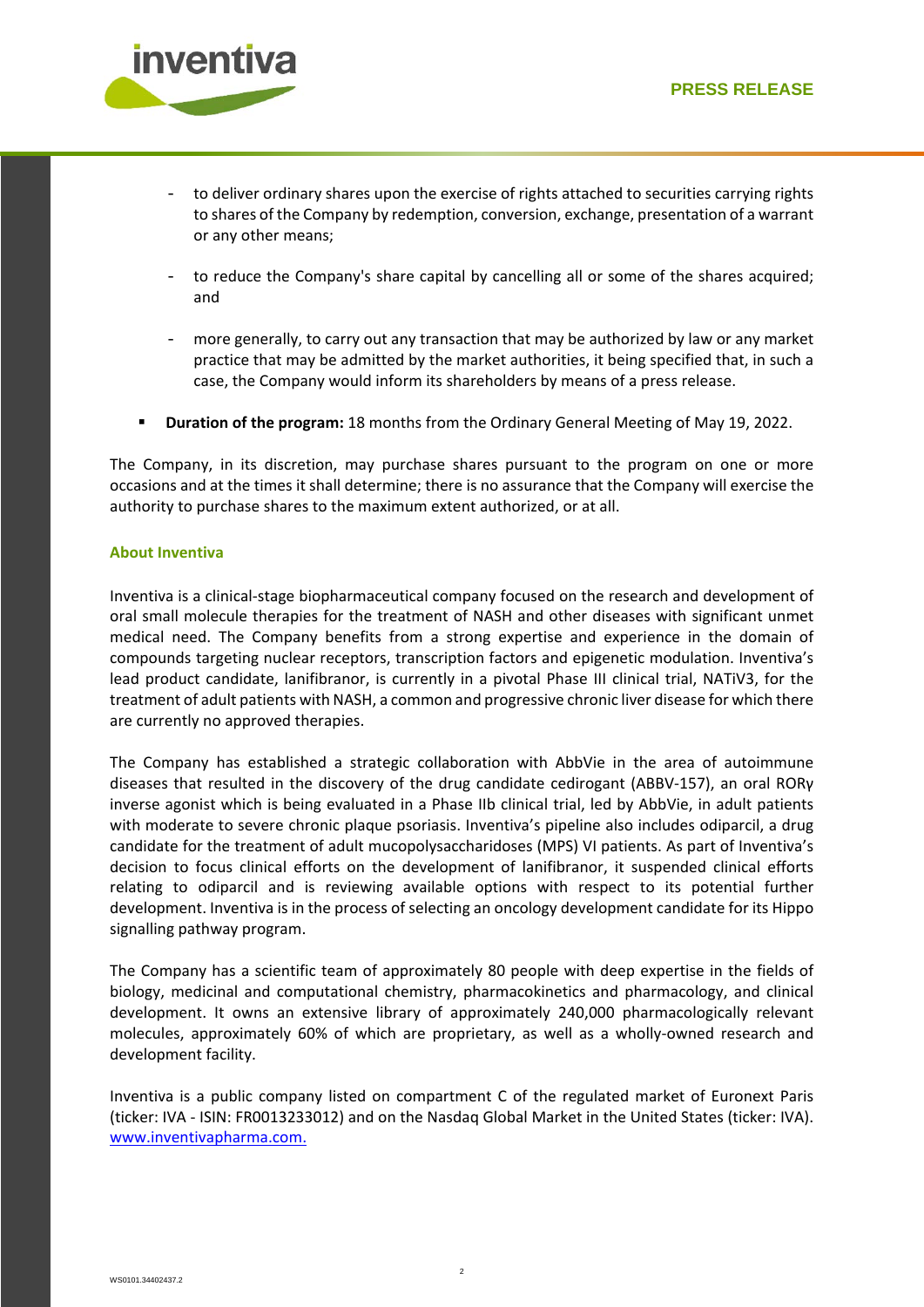

## **Important Notice**

*This press release contains "forward-looking statements" within the meaning of the safe harbor provisions of the Private Securities Litigation Reform Act of 1995. All statements, other than statements of historical facts, included in this press release are forward-looking statements. These statements include, but are not limited to, forecasts and estimates with respect to Inventiva's pipeline and preclinical and clinical development plans, future activities, expectations, plans, growth and prospects of Inventiva and the sufficiency of Inventiva's cash resources and cash runway; and whether or to what extent Inventiva may use the share repurchase program and the objectives of any use of the share repurchase program. Certain of these statements, forecasts and estimates can be recognized by the use of words such as, without limitation, "believes", "anticipates", "expects", "intends", "plans", "seeks", "estimates", "may", "will", "would", "could", "might", "should", and "continue" and similar expressions. Such statements are not historical facts but rather are statements of future expectations and other forward-looking statements that are based on management's beliefs. These statements reflect such views and assumptions prevailing as of the date of the statements and involve known and unknown risks and uncertainties that could cause future results, performance or future events to differ materially from those expressed or implied in such statements. Future events are difficult to predict and may depend upon factors that are beyond Inventiva's control. There can be no guarantees with respect to pipeline product candidates that the clinical trial results will be available on their anticipated timeline, that future clinical trials will be initiated as anticipated, that product candidates will receive the necessary regulatory approvals, or that any of the anticipated milestones by Inventiva or its partners will be reached on their expected timeline, or at all. Actual results may turn out to be materially different from the anticipated future results, performance or achievements expressed or implied by such statements, forecasts and estimates, due to a number of factors, including that Inventiva is a clinical-stage company with no approved products and no historical product revenues, Inventiva has incurred significant losses since inception, Inventiva has a limited operating history and has never generated any revenue from product sales, Inventiva will require additional capital to finance its operations, Inventiva's future success is dependent on the successful clinical development, regulatory approval and subsequent commercialization of current and any future product candidates, preclinical studies or earlier clinical trials are not necessarily predictive of future results and the results of Inventiva's clinical trials may not support Inventiva's product candidate claims, Inventiva may encounter substantial delays in its clinical trials or Inventiva may fail to demonstrate safety and efficacy to the satisfaction of applicable regulatory authorities, enrollment and retention of patients in clinical trials is an expensive and time-consuming process and could be made more difficult or rendered impossible by multiple factors outside Inventiva's control, Inventiva's product candidates may cause adverse drug reactions or have other properties that could delay or prevent their regulatory approval, or limit their commercial potential, Inventiva faces substantial competition and Inventiva's business, and preclinical studies and clinical development programs and timelines, its financial condition and results of operations could be materially and adversely affected by the current COVID-19 pandemic and geopolitical events, such as the conflict between Russia and Ukraine and related impacts and potential impacts on the initiation, enrolment and completion of Inventiva's clinical trials on anticipated timelines. Given these risks and uncertainties, no representations are made as to the accuracy or fairness of such forward-looking statements, forecasts and estimates. Furthermore, forward-looking statements, forecasts and estimates only speak as of the date of this press release. Readers are cautioned not to place undue reliance on any of these forward-looking statements.*

*Please refer to the Universal Registration Document for the year ended December 31, 2021 filed with the Autorité des Marchés Financiers on March 11, 2022 and the Annual Report on Form 20-F for the*